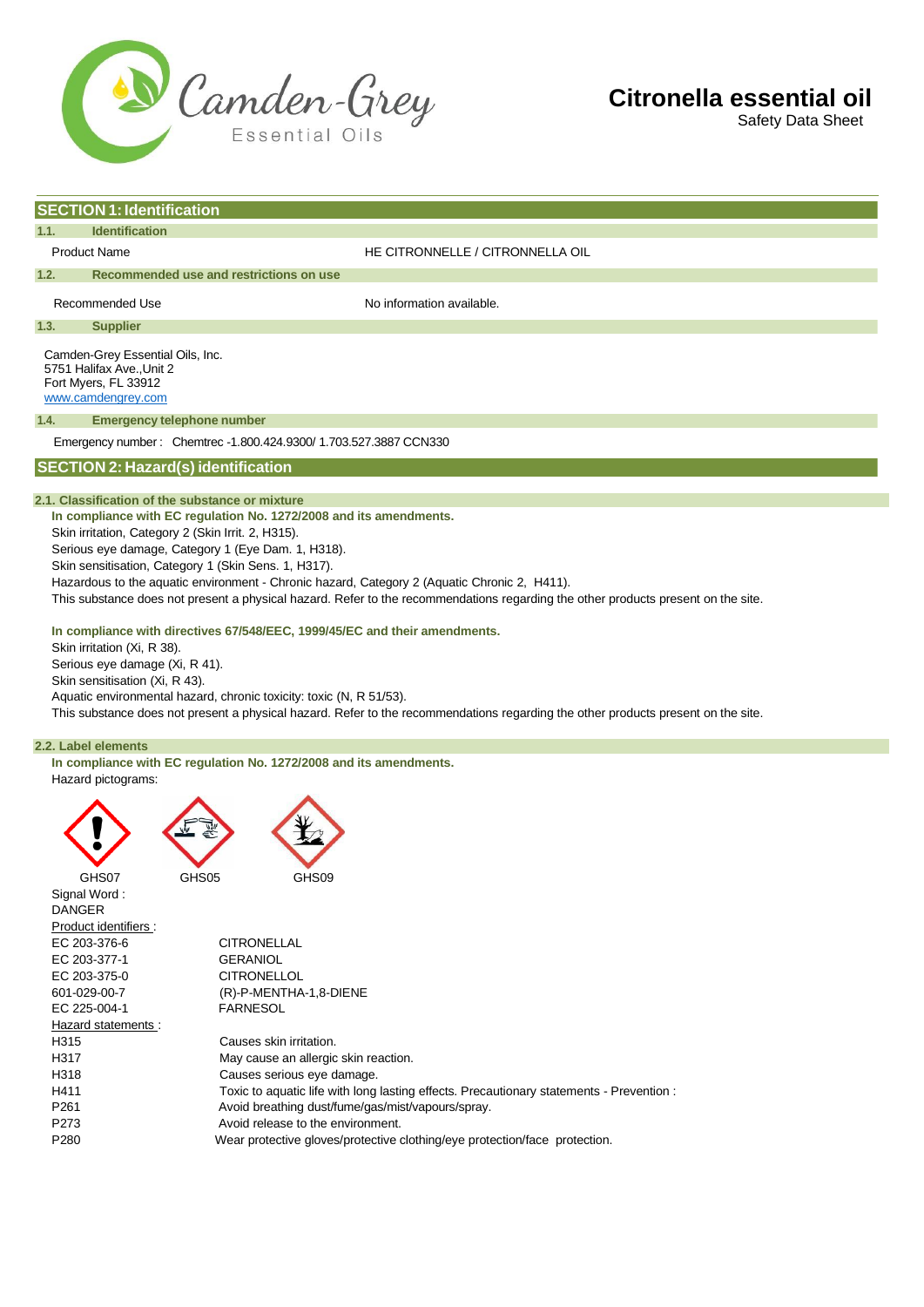# Safety Data Sheet

### Precautionary statements - Response :

P302 + P352 IF ON SKIN: Wash with plenty of soap and water.

P305 + P351 + P338 IF IN EYES: Rinse cautiously with water for several minutes. Remove contact lenses, if present and easy to do. Continue rinsing. P363 Wash contaminated clothing before reuse.

P391 Collect spillage.

Precautionary statements - Disposal :

P501 Dispose of contents/container with local regulations

# **2.3. Other hazards**

The substance does not satisfy the PBT or vPvP criteria in accordance with annexe XIII of the REACH regulations EC 1907/2006.

# **SECTION 3: Composition/information on ingredients**

# **3.1. Substances**

**Composition:**

| Identification                    | (EC) 1272/2008                                 | 67/548/EEC           | <b>Note</b> | %                   |
|-----------------------------------|------------------------------------------------|----------------------|-------------|---------------------|
| INDEX: I106_23_0                  | GHS07                                          | Xi,N                 |             | $25 \le x \% < 50$  |
| CAS: 106-23-0                     | Wng                                            | Xi:R38-R43           |             |                     |
| EC: 203-376-6                     | Eye Irrit. 2, H319                             | N;R51/53             |             |                     |
|                                   | Skin Irrit. 2, H315                            |                      |             |                     |
| <b>CITRONELLAL</b>                | Skin Sens. 1, H317                             |                      |             |                     |
|                                   |                                                |                      |             |                     |
| INDEX: I106_24_1<br>CAS: 106-24-1 | GHS05, GHS07<br>Dgr                            | Xi<br>Xi:R38-R41-R43 |             | $10 \le x \% < 25$  |
| EC: 203-377-1                     | Skin Irrit. 2, H315                            |                      |             |                     |
|                                   | Skin Sens. 1, H317                             |                      |             |                     |
| <b>GERANIOL</b>                   | Eye Dam. 1, H318                               |                      |             |                     |
|                                   |                                                |                      |             |                     |
| INDEX: I106_22_9                  | GHS07                                          | $Xi$ .N              |             | $10 \le x \% < 25$  |
| CAS: 106-22-9                     | Wng                                            | Xi;R38-R43           |             |                     |
| EC: 203-375-0                     | Eye Irrit. 2, H319                             | N;R51/53             |             |                     |
| <b>CITRONELLOL</b>                | Skin Irrit 2 H315<br><b>Skin Sens. 1, H317</b> |                      |             |                     |
|                                   |                                                |                      |             |                     |
| INDEX: I105_87_3                  | GHS09                                          | N                    |             | $2.5 \le x\% < 10$  |
| CAS: 105-87-3                     | Aquatic Chronic 2,                             | N;R51/53             |             |                     |
| EC: 203-341-5                     | H411                                           |                      |             |                     |
| <b>GERANYL ACETATE</b>            |                                                |                      |             |                     |
| INDEX: 601-029-00-7               | GHS02, GHS07, GHS09                            | $Xi$ .N              |             | $2.5 \le x \% < 10$ |
| CAS: 5989-27-5                    | Wng                                            | Xi;R38-R43           |             |                     |
| EC: 227-813-5                     | Flam. Lig. 3, H226                             | N;R50/53             |             |                     |
|                                   | Skin Irrit. 2, H315                            | R <sub>10</sub>      |             |                     |
| (R)-P-MENTHA-1,8-DIE<br><b>NE</b> | Skin Sens. 1, H317<br>Aquatic Acute 1, H400    |                      |             |                     |
|                                   | $M$ Acute = 1                                  |                      |             |                     |
|                                   | Aquatic Chronic 1,                             |                      |             |                     |
|                                   | H410                                           |                      |             |                     |
|                                   | $M$ Chronic = 1                                |                      |             |                     |
| INDEX: 14602_84_0                 | GHS07                                          | Xi                   |             | $0 \le x \% < 2.5$  |
| CAS: 4602-84-0                    | Wng                                            | Xi;R36/38-R43        |             |                     |
| EC: 225-004-1                     | Eye Irrit. 2, H319                             |                      |             |                     |
|                                   | Skin Irrit. 2, H315                            |                      |             |                     |
| <b>FARNESOL</b>                   | Skin Sens. 1B, H317                            |                      |             |                     |
| INDEX: I78_70_6                   | GHS07                                          | Xi                   |             | $0 \le x \% < 2.5$  |
| CAS: 78-70-6                      | Wng                                            | Xi;R38               |             |                     |
| EC: 201-134-4                     | Eye Irrit. 2, H319                             |                      |             |                     |
| <b>LINALOOL</b>                   |                                                |                      |             |                     |
|                                   |                                                |                      |             |                     |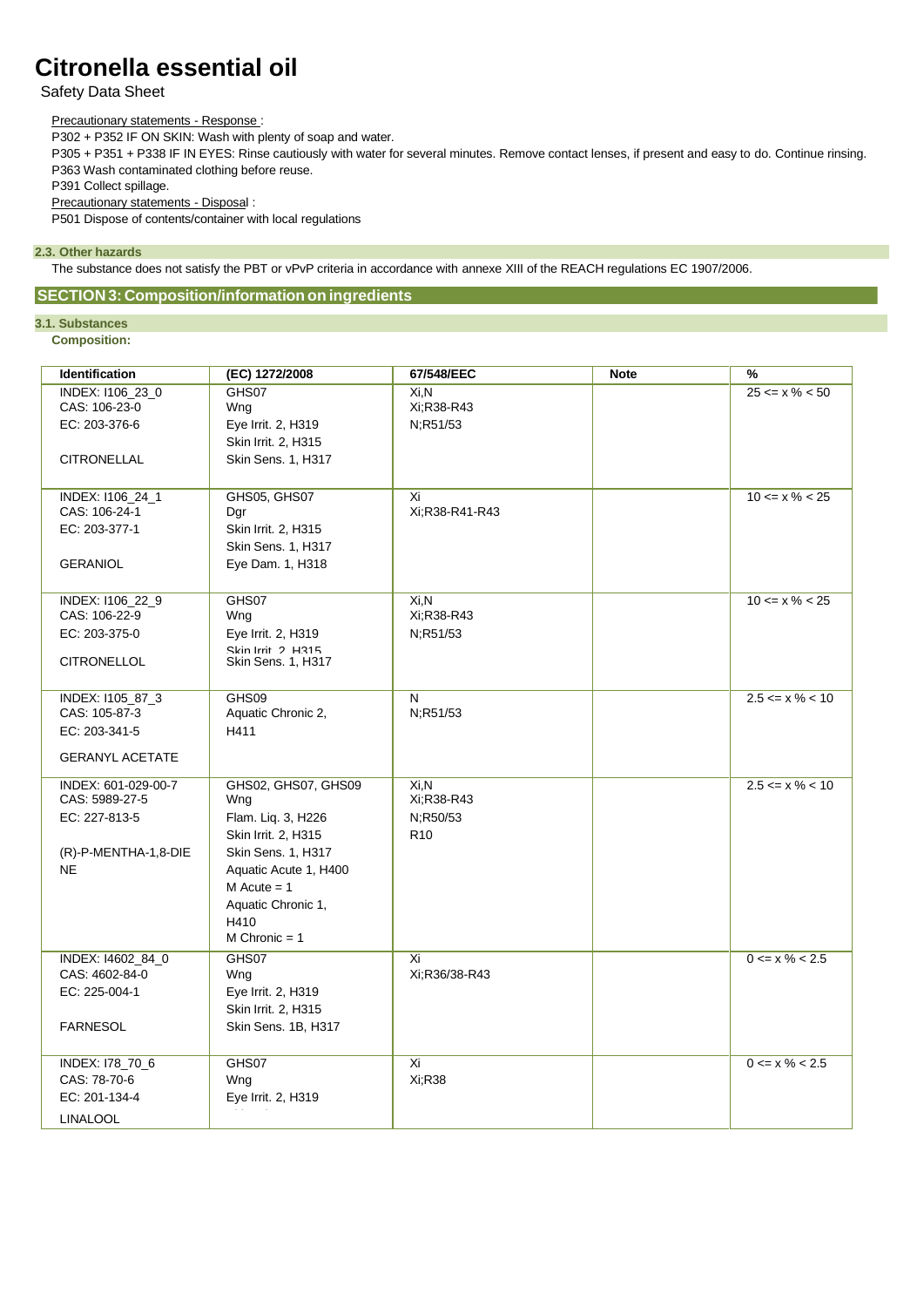Safety Data Sheet

| INDEX: 193_16_3 CAS:         |  | $0 \le x \% < 2.5$ |
|------------------------------|--|--------------------|
| $93 - 16 - 3$                |  |                    |
| EC: 202-224-6                |  |                    |
| METHYL ISOEUGENOL            |  |                    |
| (ISOEUGENOL METHYL<br>ETHER) |  |                    |
|                              |  |                    |
|                              |  |                    |

# **SECTION 4: First-aid measures**

As a general rule, in case of doubt or if symptoms persist, always call a doctor. NEVER induce swallowing by an unconscious person.

## **4.1. Description of first aid measures**

**In the event of splashes or contact with eyes:**

Wash thoroughly with soft, clean water for 15 minutes holding the eyelids open.

Regardless of the initial state, refer the patient to an ophthalmologist and show him the label.

**In the event of splashes or contact with skin:**

Remove contaminated clothing and wash the skin thoroughly with soap and water or a recognised cleaner. Watch out for any remaining product between skin and clothing, watches, shoes, etc.

In the event of an allergic reaction, seek medical attention.

If the contaminated area is widespread and/or there is damage to the skin, a doctor must be consulted or the patient transferred to hospital.

**In the event of swallowing:**

Do not give the patient anything orally.

In the event of swallowing, if the quantity is small (no more than one mouthful), rinse the mouth with water and consult a doctor. Keep the person exposed at rest. Do not force vomiting.

Seek medical attention immediately, showing the label.

If swallowed accidentally, call a doctor to ascertain whether observation and hospital care will be necessary. Show the label.

## **4.2. Most important symptoms and effects, both acute and delayed**

#### No data available.

**4.3. Indication of any immediate medical attention and special treatment needed** No data available.

# **SECTION 5: Fire-fighting measures**

Non-flammable.

# **5.1. Extinguishing media**

# **Suitable methods of**

#### **extinction**

In the event of a fire, use: -sprayed water or water mist -foam -multipurpose ABC powder -BC powder -carbon dioxide (CO2)

#### **Unsuitable methods of extinction**

In the event of a fire, do not use: -water jet -water

## **5.2. Special hazards arising from the substance or mixture**

A fire will often produce a thick black smoke. Exposure to decomposition products may be hazardous to health. Do not breathe in

smoke. In the event of a fire, the following may be formed:

- carbon monoxide (CO)

- carbon dioxide (CO2)

#### **5.3. Advice for firefighters**

No data available.

# **SECTION 6: Accidental release measures**

#### **6.1. Personal precautions, protective equipment and emergency procedures**

Consult the safety measures listed under headings 7 and 8.

**For non fire-fighters**

Avoid any contact with the skin and eyes.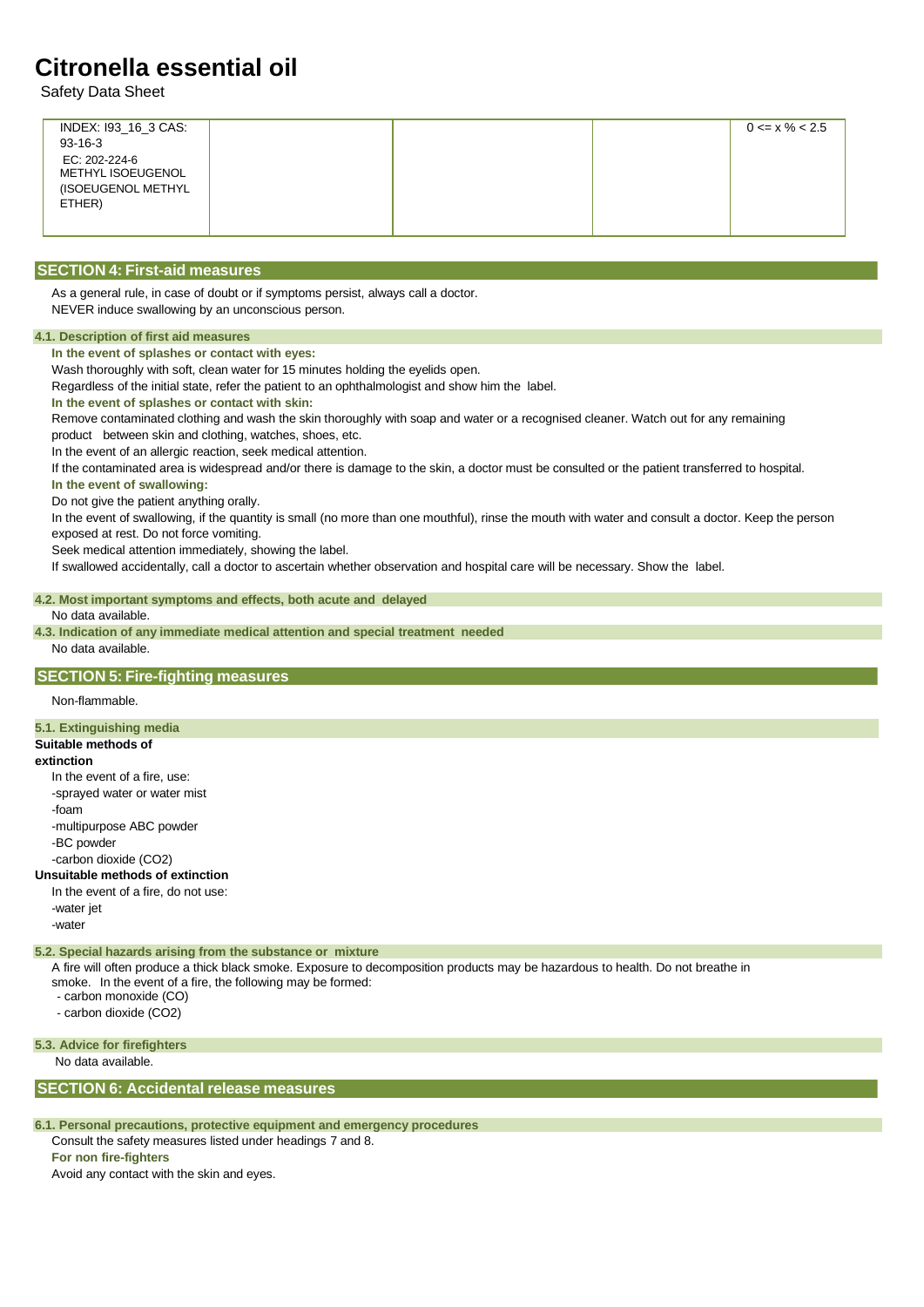# Safety Data Sheet

## **For fire-fighters**

Fire-fighters will be equipped with suitable personal protective equipment (See section 8).

#### **6.2. Environmental precautions**

Contain and control the leaks or spills with non-combustible absorbent materials such as sand, earth, vermiculite, diatomaceous earth in drums for waste disposal.

Prevent any material from entering drains or waterways.

### **6.3. Methods and material for containment and cleaning up**

Clean preferably with a detergent, do not use solvents.

# **6.4. Reference to other sections**

No data available.

# **SECTION 7: Handling and storage**

Requirements relating to storage premises apply to all facilities where the substance is handled. Individuals with a history of skin sensitization should not, under any circumstance, handle this substance.

### **7.1. Precautions for safe handling**

Always wash hands after handling.

Remove and wash contaminated clothing before re-using.

Ensure that there is adequate ventilation, especially in confined areas.

Provide emergency showers and eye wash stations will be required in facilities where the substance is handled constantly.

#### **Fire prevention :**

Handle in well-ventilated areas.

Prevent access by unauthorised personnel.

**Recommended equipment and procedures :**

For personal protection, see section 8.

Observe precautions stated on label and also industrial safety regulations. Avoid eye contact with this substance at all times.

Packages which have been opened must be reclosed carefully and stored in an upright position.

### **Prohibited equipment and procedures :**

No smoking, eating or drinking in areas where the substance is used.

#### **7.2. Conditions for safe storage, including any incompatibilities**

No data available.

**Storage**

Keep the container tightly closed in a dry, well-ventilated place.

The floor must be impermeable and form a collecting basin so that, in the event of an accidental spillage, the liquid cannot spread beyond this area. **Packaging**

Always keep in packaging made of an identical material to the original.

#### **7.3. Specific end use(s)**

No data available.

# **SECTION 8: Exposure controls/personal protection**

### **8.1. Control parameters**

No data available.

# **8.2. Exposure controls**

**Personal protection measures, such as personal protective equipment**

Pictogram(s) indicating the obligation of wearing personal protective equipment (PPE):



Use personal protective equipment that is clean and has been properly maintained. Store personal protective equipment in a clean place, away from the work area.

Never eat, drink or smoke during use. Remove and wash contaminated clothing before re-using. Ensure that there is adequate ventilation, especially in confined areas.

### **-Eye / face protection**

Avoid contact with eyes.

Use eye protectors designed to protect against liquid splashes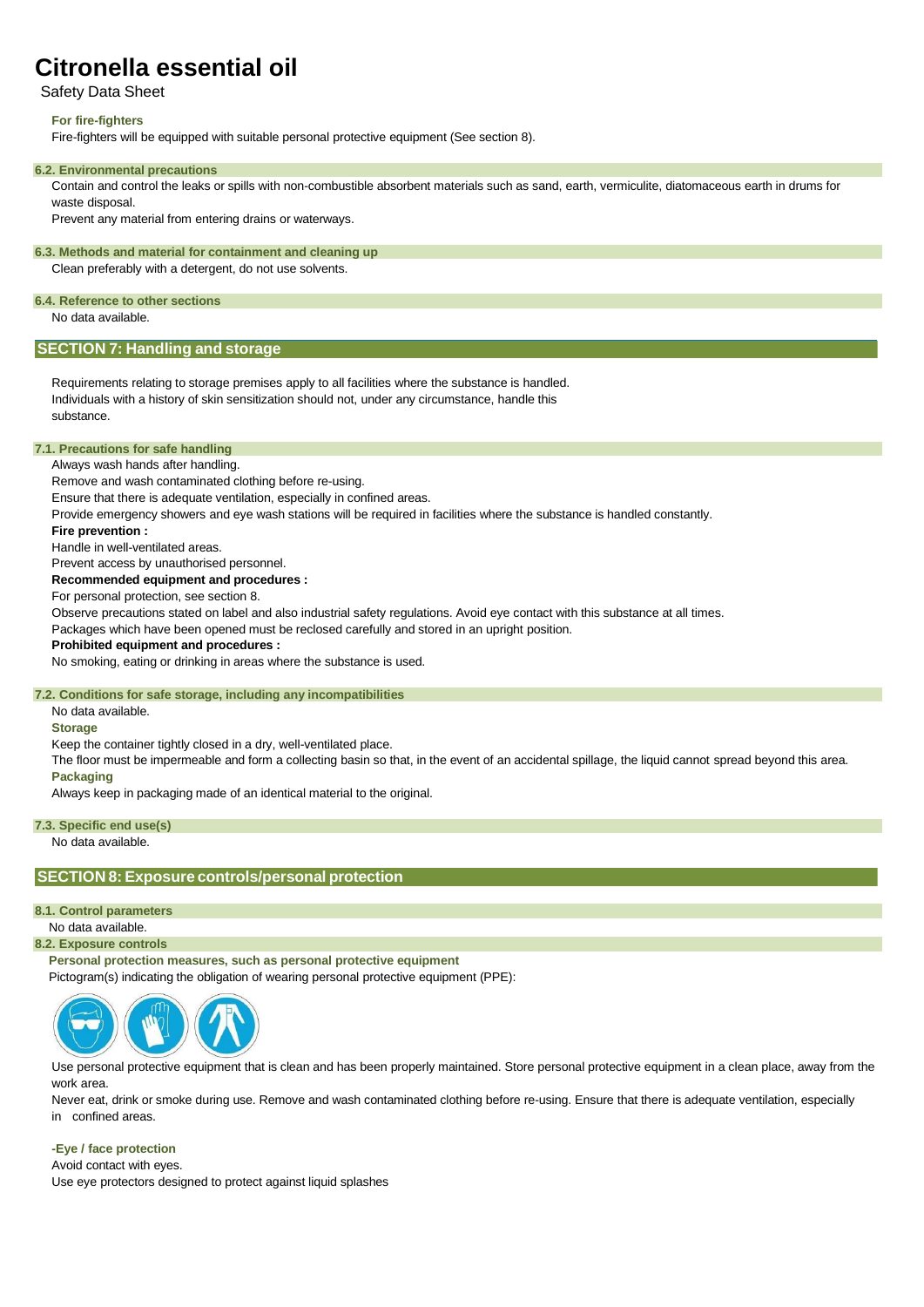Safety Data Sheet

Before handling, wear safety goggles with protective sides accordance with standard

EN166. In the event of high danger, protect the face with a face shield.

Prescription glasses are not considered as protection.

Individuals wearing contact lenses should wear prescription glasses during work where they may be exposed to irritant vapours.

Provide eyewash stations in facilities where the product is handled constantly.

# **-Hand protection**

Use suitable protective gloves that are resistant to chemical agents in accordance with standard EN374.

Gloves must be selected according to the application and duration of use at the workstation.

Protective gloves need to be selected according to their suitability for the workstation in question: other chemical products that may be handled, necessary physical protections (cutting, pricking, heat protection), level of dexterity required.

Type of gloves recommended:

-Nitrile rubber (butadiene-acrylonitrile copolymer rubber (NBR))

-PVA (Polyvinyl alcohol) Recommended properties:

-Impervious gloves in accordance with standard EN374

# **-Body protection**

Avoid skin contact.

Wear suitable protective clothing.

Suitable type of protective clothing:

In the event of substantial spatter, wear liquid-tight protective clothing against chemical risks (type 3) in accordance with EN14605 to prevent skin contact.

In the event of a risk of splashing, wear protective clothing against chemical risks (type 6) in accordance with EN13034 to prevent skin contact. Work clothing worn by personnel shall be laundered regularly.

After contact with the product, all parts of the body that have been soiled must be washed

# **SECTION 9: Physical and chemical properties**

**Information on basic physical and chemical properties**  $9.1.$ 

#### **General information**

| Physical state:                                        | Fluid liquid.                          |  |  |  |  |  |
|--------------------------------------------------------|----------------------------------------|--|--|--|--|--|
| Color:                                                 | Yellow to brown yellow                 |  |  |  |  |  |
| Odour:                                                 | Characteristic                         |  |  |  |  |  |
| Important health, safety and environmental information |                                        |  |  |  |  |  |
| ph:                                                    | Not relevant.                          |  |  |  |  |  |
| Boiling point/boiling range:                           | Not specified.                         |  |  |  |  |  |
| Flash Point:                                           | 73.00 °C.                              |  |  |  |  |  |
| Vapour pressure (50°C) :                               | Between 175 kPa and 300 kPa inclusive. |  |  |  |  |  |
| Density:                                               | $0.878 - 0.896$                        |  |  |  |  |  |
| Water solubility:                                      | Insoluble.                             |  |  |  |  |  |
| Viscosity:                                             | $v < 7$ mm2/s (40°C)                   |  |  |  |  |  |
| Melting point/melting range :                          | Not specified.                         |  |  |  |  |  |
| Self-ignition temperature :                            | Not specified.                         |  |  |  |  |  |
| Decomposition point/decomposition range :              | Not specified.                         |  |  |  |  |  |
|                                                        |                                        |  |  |  |  |  |

# **SECTION 10: Stability and reactivity**

**10.1. Reactivity**

#### No data available.

#### **10.2. Chemical stability**

This substance is stable under the recommended handling and storage conditions in section 7.

#### **10.3. Possibility of hazardous reactions**

When exposed to high temperatures, the substance can release hazardous decomposition products, such as carbon monoxide and dioxide, fumes and nitrogen oxide.

# **10.4. Conditions to avoid**

Avoid :

# -humidity

# **10.5. Incompatible materials**

Keep away from

- Water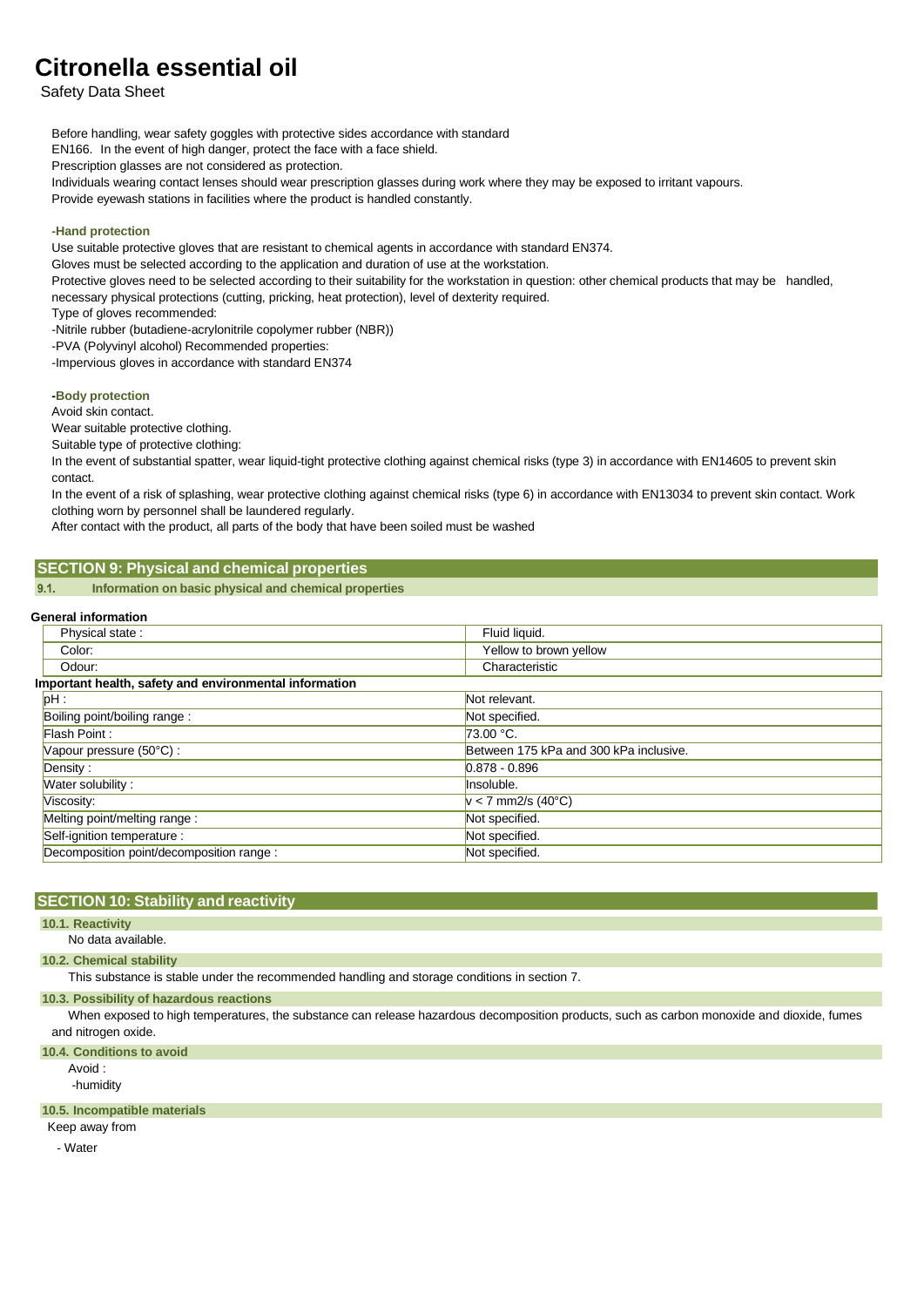Safety Data Sheet

### **10.6. Hazardous decomposition products**

- The thermal decomposition may release/form:
- carbon monoxide (CO)

**11.2. Substances Acute toxicity:**

- carbon dioxide (CO2)

# **SECTION 11:Toxicological information**

### **11.1. Information on toxicological effects**

Exposure to vapours from this solvent in excess of the stated occupational exposure limit may result in adverse health effects such as mucous membrane and respiratory system irritation and adverse effects on kidney, liver and central nervous system.

May cause irreversible damage to the skin; namely inflammation of the skin or the formation of erythema and eschar or oedema following exposure up to four hours.

Repeated or prolonged contact with the substance may cause removal of natural oil from the skin resulting in non-allergic contact dermatitis and absorption through the skin.

May have irreversible effects on the eyes, such as tissue damage in the eye, or serious physical decay of sight, which is not fully reversible by the end of observation at 21 days.

Serious eye damage is typified by the destruction of cornea, persistent corneal opacity and iritis. May cause an allergic reaction by skin contact.

| <b>I</b> I.L. Capstances Acate toxicity.                                  |                     |
|---------------------------------------------------------------------------|---------------------|
| METHYL ISOEUGENOL (ISOEUGENOL METHYL ETHER) (CAS: 93-16-3)<br>Oral route: | $LD50 = 2500$ mg/kg |
|                                                                           |                     |
| LINALOOL (CAS: 78-70-6)<br>Oral route:                                    | $LD50 = 2780$ mg/kg |
|                                                                           |                     |
| CITRONELLOL (CAS: 106-22-9)<br>Oral route:                                | $LD50 = 3450$ mg/kg |
| Dermal route:                                                             | $LD50 = 2650$ mg/kg |
|                                                                           |                     |
| GERANIOL (CAS: 106-24-1)<br>Oral route:                                   | $LD50 = 4200$ mg/kg |
|                                                                           |                     |
| CITRONELLAL (CAS: 106-23-0)<br>Oral route:                                | $LD50 = 2500$ mg/kg |
|                                                                           |                     |

**Monograph(s) from the IARC (International Agency for Research on Cancer):** CAS 5989-27-5 : IARC Group 3 : The agent is not classifiable as to its carcinogenicity to humans.

| <b>SECTION 12: Ecological information</b>                                    |
|------------------------------------------------------------------------------|
| Toxic to aquatic life with long lasting effects.                             |
| The product must not be allowed to run into drains or waterways.             |
| 12.1. Toxicity                                                               |
| 12.2 Persistence and degradability                                           |
| No data available.                                                           |
| 12.3. Bioaccumulative potential                                              |
| No data available.                                                           |
| 12.4. Mobility in soil                                                       |
| No data available.                                                           |
| 12.5. Results of PBT and vPvB assessment                                     |
| No data available.                                                           |
| 12.6. Other adverse effects                                                  |
| No data available.                                                           |
| German regulations concerning the classification of hazards for water (WGK): |
| WGK 2 (VwVwS vom 27/07/2005, KBws): Hazardous for water.                     |

# **SECTION 13: Disposal considerations**

Proper waste management of the substance and/or its container must be determined in accordance with Directive 2008/98/EC.

**13.1. Waste treatment methods** Do not pour into drains or waterways. **Waste:**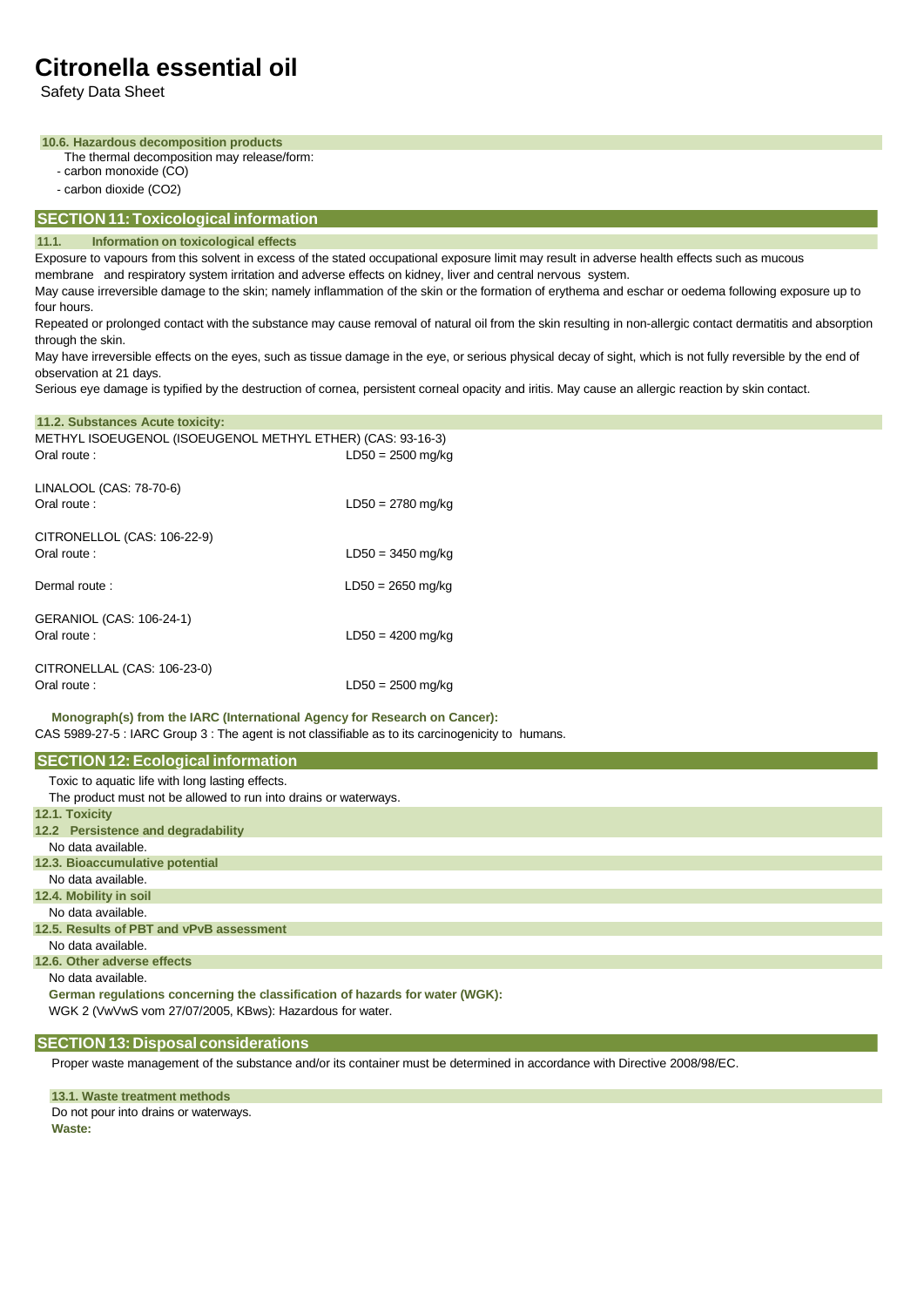Safety Data Sheet

Waste management is carried out without endangering human health, without harming the environment and, in particular without risk to water, air, soil, plants or animals.

Recycle or dispose of waste in compliance with current legislation, preferably via a certified collector or company. Do not contaminate the ground or water with waste, do not dispose of waste into the environment.

#### **Soiled packaging:**

Empty container completely. Keep label(s) on container.

Give to a certified disposal contractor.

# **SECTION 14: Transport information**

Transport product in compliance with provisions of the ADR for road, RID for rail, IMDG for sea and ICAO/IATA for air transport (ADR 2013 - IMDG 2012 - ICAO/IATA 2013).

**14.1. UN number**

#### 3082

# **14.2.UN proper shipping name**

UN3082=ENVIRONMENTALLY HAZARDOUS SUBSTANCE, LIQUID, N.O.S.

(citronellal)

**14.3.Transport hazard class(es)**





**14.4. Packing group**

9

III

# **14.5. Environmental hazards**

- Environmentally hazardous material :



### **14.6. Special precautions for user**

| <b>ADR/RI</b> | <b>Class</b> | Code                     | Pack gr. | Label           | Ident.          | LQ      | Provis.        | EQ             | Cat.           | Tunnel |
|---------------|--------------|--------------------------|----------|-----------------|-----------------|---------|----------------|----------------|----------------|--------|
|               | 9            | M6                       | Ш        | 9               | 90              | 5 L     | 274 335<br>601 | E <sub>1</sub> | 3              | Е      |
| <b>IMDG</b>   | <b>Class</b> | 2°Label                  | Pack gr. | LQ              | <b>EMS</b>      | Provis. | EQ             |                |                |        |
|               | 9            | $\blacksquare$           | Ш        | 5 L             | $F-A.S-F$       | 274 335 | E <sub>1</sub> |                |                |        |
| <b>IATA</b>   | <b>Class</b> | 2°Label                  | Pack gr. | <b>Passager</b> | <b>Passager</b> | Cargo   | Cargo          | note           | EQ             |        |
|               | 9            | $\overline{\phantom{0}}$ | Ш        | 964             | 450 L           | 964     | 450 L          | A97 A158       | E <sub>1</sub> |        |
|               | 9            | $\overline{\phantom{0}}$ | Ш        | Y964            | 30 kg G         |         |                | A97 A158       | E <sub>1</sub> |        |

For limited quantities, see part 2.7 of the OACI/IATA and chapter 3.4 of the ADR and IMDG. For excepted quantities, see part 2.6 of the OACI/IATA and chapter 3.5 of the ADR and IMDG.

**14.7. Transport in bulk according to Annex II of MARPOL73/78 and the IBC Code** No data available.

# **SECTION 15: Regulatory information**

**15.1. Safety, health and environmental regulations/legislation specific for the substance or**

**mixture Classification and labelling information included in section 2**:

-Directive 67/548/EEC and its adaptations

-Directive 1999/45/EC and its adaptations

-Regulation EC 1272/2008 modified by regulation EC 618/2012

-EU Regulation No. 1272/2008 amended by EU Regulation No. 758/2013.

**-Container information:**

No data available.

**-Particular provisions:** No data available.